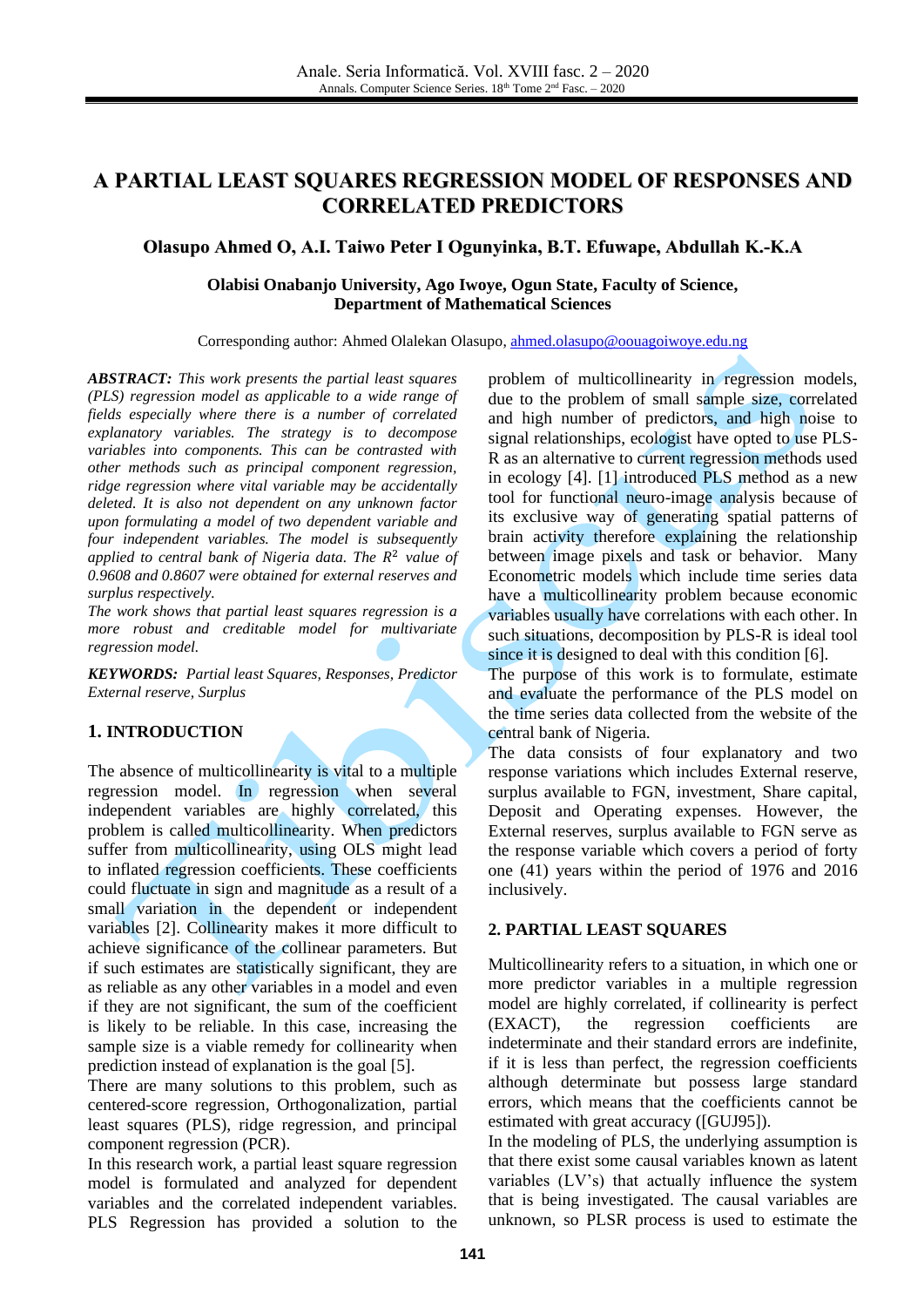exact number of these variables. The variance inflation factor (VIF) provides a measure of how the variance of the parameter estimate changes relative to a model in which all predictor variables are uncorrelated.

# **Nipal Algorithm**

The PLS method, which in its classical form is based on the nonlinear iterative partial least squares (NIPALS) algorithm has been developed by Wold [\[7\]](#page-2-5) with following algorithms:

**Step 1:** Compute the X – weight as  $w = X^T y$ ,  $w = |W|_W$ , the X- scores  $t = Xw$ , the Xloadings as  $p = X^T t/(t^T t)$ 

**Step 2:** Compute the Y- loadings as  $q = Y^T t/(t^T t)$ and Y – scores as  $u = Yq$ .

**Step 3:** Deflate X and Y by subtracting the computed latent vectors from them as  $X_{new} = X - tp^T$  and  $Y_{new} = Y - tq$ 

**Step 4:** Store w,t,p,q,u in W,T,P,Q,U respectively and calculate final regression vector as  $B_{PLS} =$  $W^T(PW^T)^{-1}Q.$ 

### **3. APPLICATION OF PLS ON THE CBN DATA**

The database of the central bank of Nigeria consists of time series data on all the sectors of the economy. It covers a period of forty one (41) years within the period of 1976 and 2016 inclusively. External reserve  $(Y_1)$  and Surplus available to FGN  $(Y_2)$  was regressed on the following determinants: Investment  $(X_1)$ , Share capital  $(X_2)$ , Deposits  $(X_3)$  and Operating Expenses  $(X_4)$ . Multicollinearity could increase the variance of evaluated parameters. For diagnosing focus on the variance inflation factor (VIF) is shown in Table 1.

Table1. Variance Inflation Factor of Explanatory variable

| h<br>۰∪<br>$\sim$ $\sim$<br>1 O<br><u>.</u><br>$\cdot$ | <b>TT</b><br>$\Lambda$ | $-$<br>$\mathbf{L}$ | $\mathbf{r}$<br>A. | $\cdot$<br>$\Lambda$ |
|--------------------------------------------------------|------------------------|---------------------|--------------------|----------------------|
|                                                        |                        |                     |                    |                      |

Typically, we often use 10 as our 'threshold' at which we consider it to be a problem, but this simply a rule of thumb, To deal with this problem in our data, we apply PLS decomposing **X** and **Y** into components.

Table 2: Cross validation results for External reserve and Surplus

|           | V٦    |     |
|-----------|-------|-----|
| Intercept | 17131 | 516 |
|           |       |     |
|           |       |     |
|           |       |     |
|           |       |     |

The percentage of variance explained in y and x by the component are

| X 0.9991 0.0005 0.0004 0.0000 |  |  |
|-------------------------------|--|--|
| Y 0.9071 0.0537 0.0011 0.0001 |  |  |

By plotting the percent variance explained in Y against the number of components as follows:



Choosing the number of components in a PLS model is a critical step. The plot above gives a rough indication, showing that nearly 91% of the variance in Y is explained by the first component making a significant contribution.

The curve  $\mathbb{R}^2$  can be shown as follows:



Figure 2. Curve of R2

$$
R^2 \text{ of } Y_1 = 0.9608
$$
  

$$
R^2 \text{ of } Y_2 = 0.8607
$$

The  $R^2$  value of 0.9608 indicates that 96.1% of the total variation in  $Y_1$  is explained by  $X_1, X_2, X_3$  and  $X_4$ .

The  $R^2$  value of 0.8607 indicates that 86.1% of the total variation in  $Y_2$  is explained by  $X_1, X_2, X_3$  and  $X_4$ .